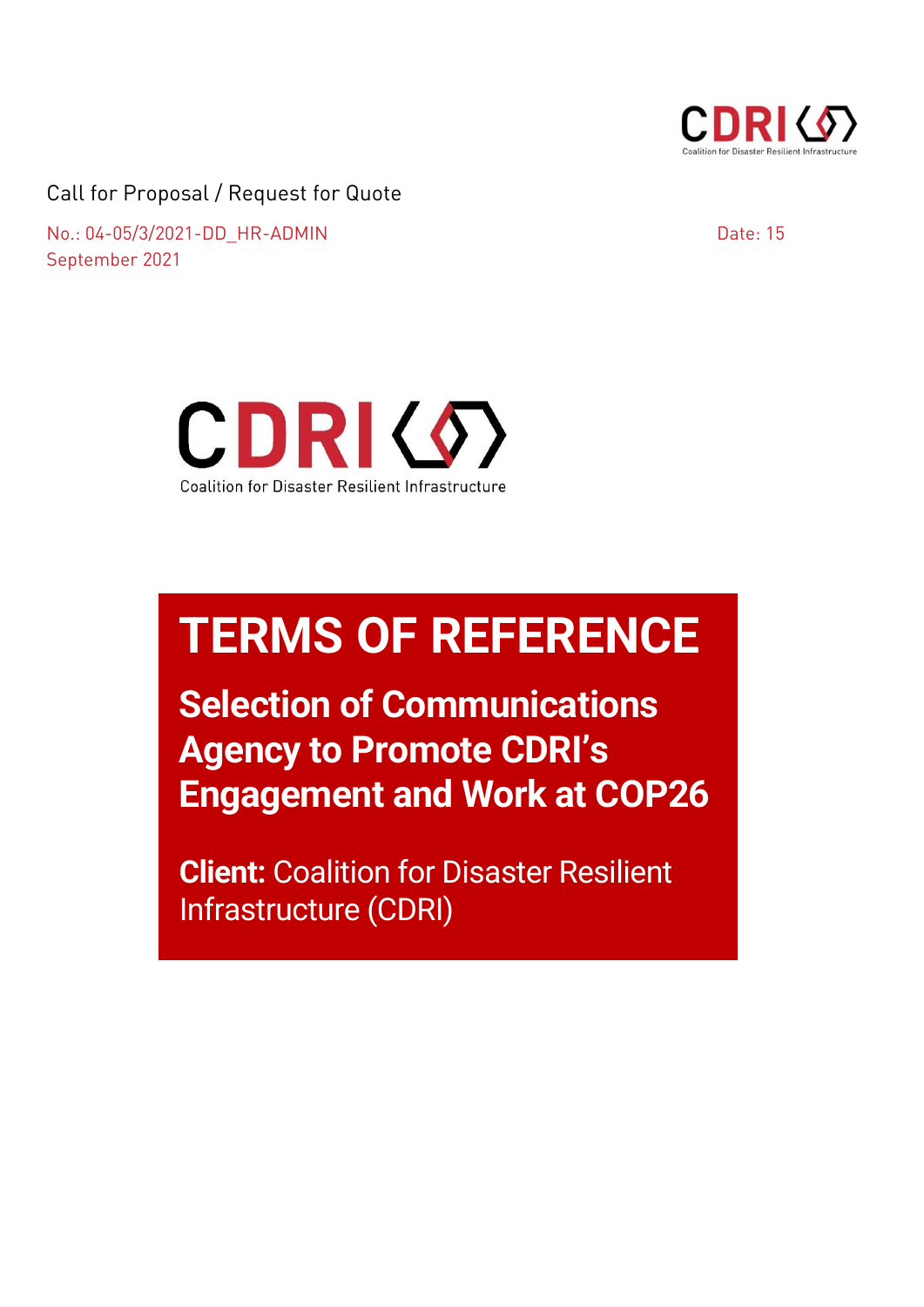

## **About CDRI**

The Coalition for Disaster Resilient Infrastructure (CDRI) is a multi-stakeholder global partnership of national governments, UN agencies and programmes, multilateral development banks and financing mechanisms, the private sector, and academic and knowledge institutions. It aims to address the challenges of building resilience into infrastructure systems and development associated with it. The vision, mission, goal and objectives of the CDRI are explicitly linked to the post-2015 development agendas.

The Coalition will also contribute to the resilience of the global infrastructure systems in an increasingly interconnected world.

The outcome of such a collaboration would be aimed at building resilient economies and resilient people through cross-sector commitments at all levels towards adaptation and resilience with concrete outcomes that will bring resilience action to global scale. CDRI Website: [www.cdri.world](http://www.cdri.world/)

## **About COP26**

- In November 2021, the UK, together with their partner Italy, will host an event many believe to be the world's last best chance to get runaway climate change under control.
- For nearly three decades the UN has been bringing together almost every country on earth for global climate summits - called COPs - which stands for 'Conference of the Parties'.
- In that time climate change has gone from being a fringe issue to a global priority. This year will be the 26th annual summit – giving it the name COP26. With the UK as President, COP26 takes place in Glasgow.
- The run up to this year's summit in Glasgow is the moment when countries update their plans for reducing emissions.
- But, the commitments laid out in Paris did not come close to limiting global warming to 1.5 degrees, and the window for achieving this is closing.
- The decade out to 2030 will be crucial. So as momentous as Paris was, countries must go much further to keep the hope of holding temperature rises to 1.5 degrees alive.

**COP26 is scheduled to be held in Glasgow, Scotland between 1 November 2021 and 12 November 2021.**

## **CDRI @ COP26**

Climate change is the most pressing issue that the world faces today. It is also compounding the inherent vulnerabilities of infrastructure assets and systems. The way we build, renew, and strengthen infrastructure will either lock in recurrent losses and damages by natural hazards or enable resilience. This necessitates increased participation and greater collaboration between governments, organizations, civil societies, communities, and individuals.

CDRI's participation at COP26 is essential to position Resilience of Infrastructure as instrumental in achieving climate mitigation and adaptation goals. This will also stimulate engagement on DRI with strategic partners and sector stakeholders with CDRI as the convening entity. Following its inception, CDRI has engaged with partners and stakeholders creating global public goods that will be shared and launched at the COP26.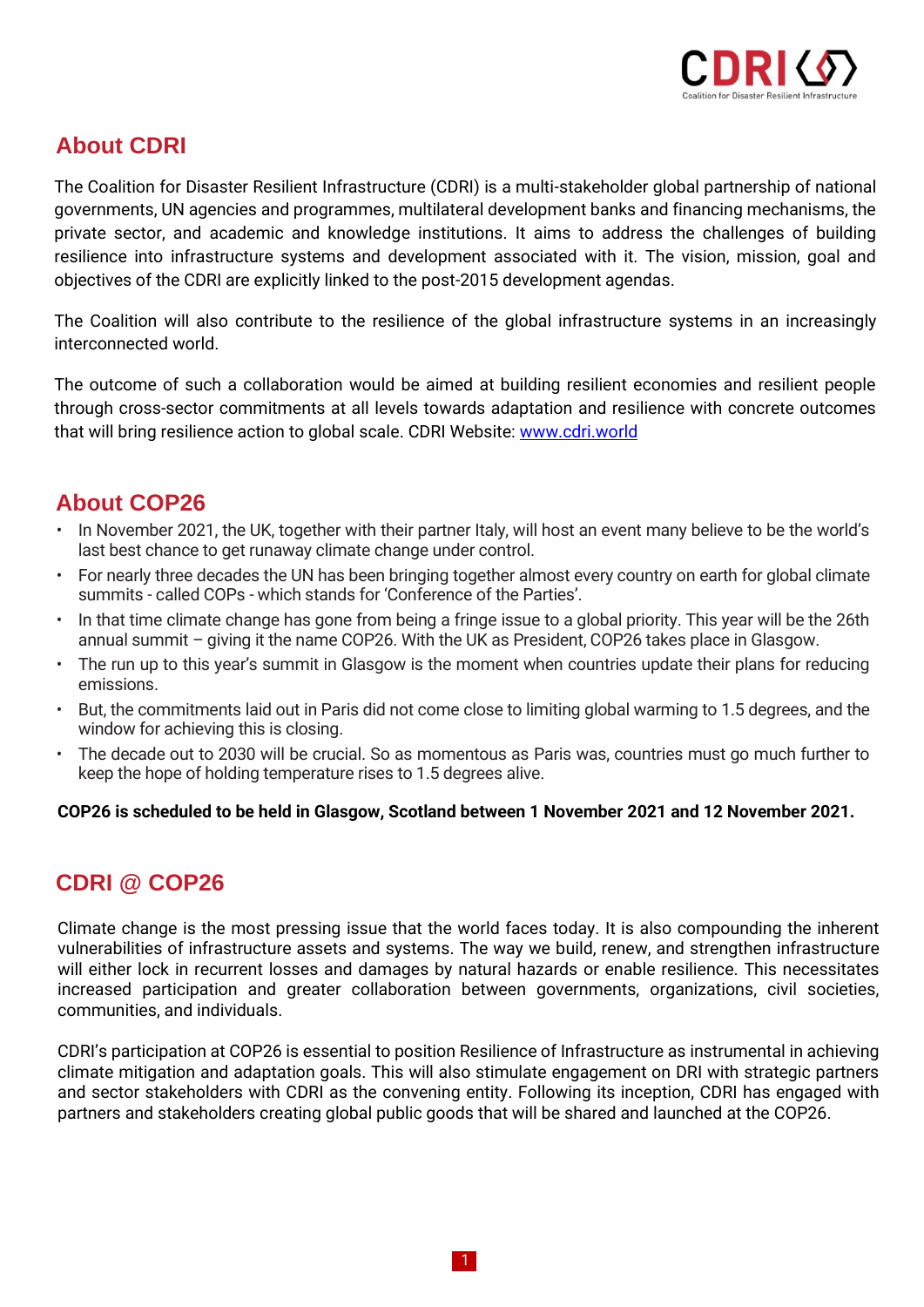

CDRI's proposed engagement are as follows:

- **Launch of the Technical Assistance Facility for Disaster Resilient Infrastructure (TAF-DRI):** CDRI proposes to have a high-level launch of a dedicated TAF-DRI for the SIDS in partnership with Member Countries and SIDS on 1 November 2021. The launch event is being proposed to have high-level political representation from the Member Countries of CDRI.
- **Dialogue on CDRI's Flagship Report on Disaster and Climate Resilient Infrastructure:** The dialogue will aim to showcase CDRI's ongoing work on its biennial Flagship Report on Disaster and Climate Resilient Infrastructure and its relevance as a decision-support tool in making risk-informed investments at a national level. The dialogue is being proposed to be co-hosted with India on 2 November 2021.
- **Disaster Risk Finance Dialogue on 'Financing Resilient Infrastructure Investments for Post-Pandemic Economic Recovery: Enablers and Opportunities':** The disaster risk finance dialogue at COP 26 will discuss global policy perspectives by world leaders on climate and disaster resilient infrastructure in the context of post Covid-19 pandemic economic recovery process.
- **Building Disaster and Climate Resilience into the Transitioning Energy Infrastructure:** This event will discuss the policy measures that could be implemented to enhance the disaster and climate resilience of the transitioning energy systems. The event is being proposed to be high-level representation from the SIDS and CDRI Member Countries.
- **Release of CDRI's White Paper on Infrastructure Governance:** The session is being planned to release the white paper on 'Governance for Resilience' and discuss enabling governance frameworks for building resilient infrastructure - through all stages of the infrastructure lifecycle, in the face of an evolving risk landscape. The event is being proposed to organized on 8 November 2021.

## **Scope of Work**

The agency will be responsible for the following:

- 1. Create a coherent promotion plan for the various activities planned (including Pre-COP youth campaign) by CDRI at COP26 on all platforms.
- 2. Engage national and international media for the period of the assignment and showcase the work of CDRI and its engagement at COP 26 on its focused theme of Disaster Resilient Infrastructure.
- 3. Ensure 10 stories in national media and 10 stories in international media on CDRI's engagements at COP26
	- a. Aiming for quality rather than quantity for the media stories. International Media outlets like Reuters, AP, Guardian, BBC and New York Times and;
	- b. National Media Outlets like Hindustan Times, NDTV, India Today, Mint, Economic Times and Times of India to be targeted
- 4. Brand building of CDRI as a build-up to COP26 and during the event this would include making creatives for the build-up of the event, showcasing the CDRI brand at the event by strategic placement of logos, banners and video loops/slides of CDRI in various pavilions.
- 5. Create two videos (3 minutes each), which will be showcased at COP26
	- a. Video on launch of TAF-DRI
	- b. Overarching video on the activities of CDRI at COP26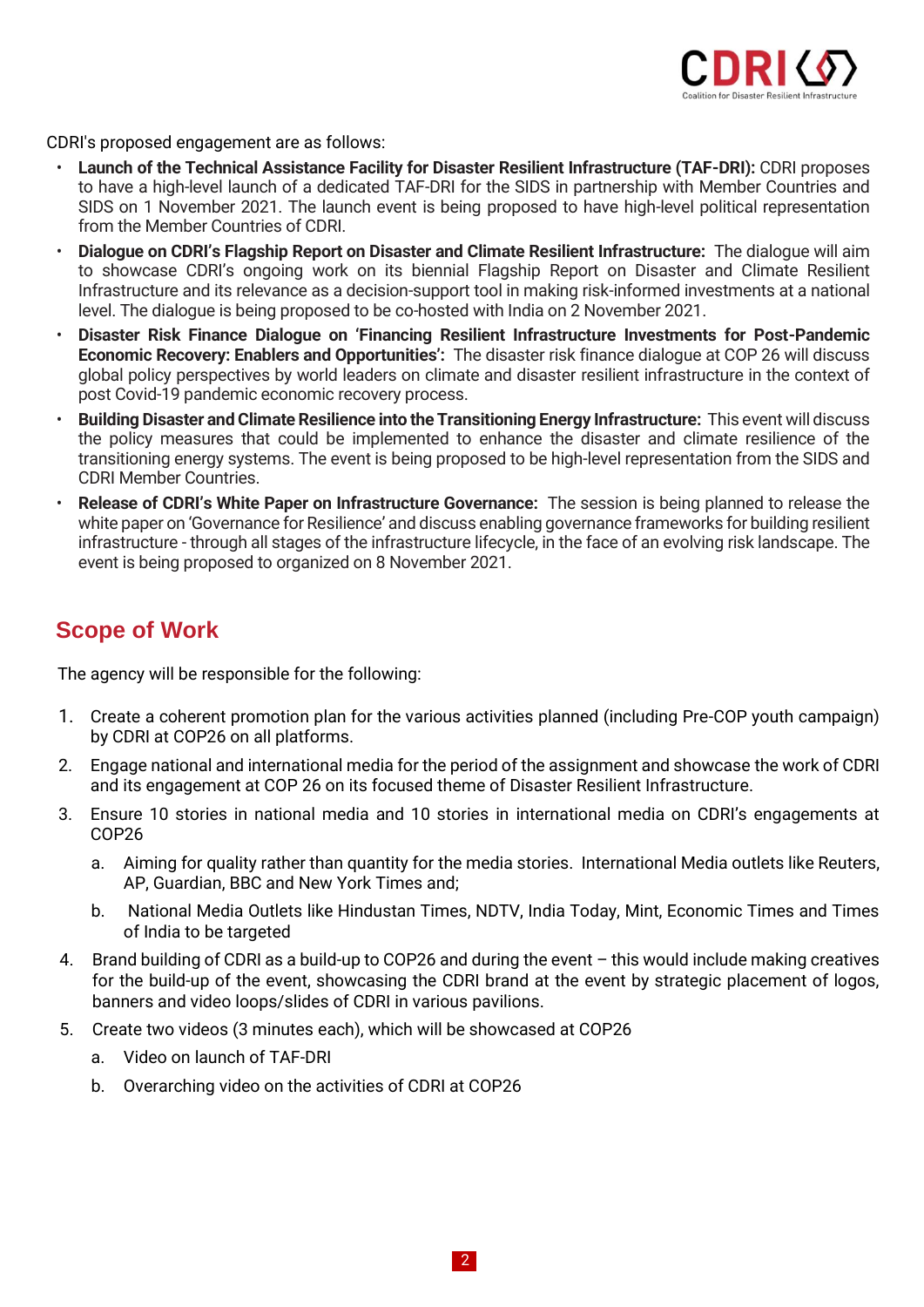

## **Duration of the Assignment**

#### **The duration of the contract will be from 01 October to 30 November 2021.**

## **Award of contract / Selection of Tender**

### **Preliminary scrutiny based on eligibility criteria**

- The bidder must quote for all the services mentioned under the Scope of Work
- The agency is required to create a proposal/presentation on their plan to execute the contract
- The proposal should be prepared in two parts Technical and Financial. Both parts should be submitted as separate PDF files (password protected) attached in one email since the evaluation will be conducted through QCBS method
- The proposal must be sent to the email address **[tender.projects@cdri.world](mailto:tender.projects@cdri.world)** with subject line: "**CDRI's Engagement and Work at COP26**". Any proposal received by CDRI after the deadline for submission shall not be opened.
- The Password for Technical proposal pdf file is to be submitted on the same email id by 1200Hrs (IST) one (1) day after final proposal submission date.
- Times New Roman Font to be used for Password to ensure readability.
- Password of Financial proposal shall be requested after the evaluation of Technical proposal. Date and time of sending password shall be intimated accordingly. Failure to comply will result in cancellation of proposal.
- The consultant will be selected following a Quality and Cost Based Selection (QCBS), and form of contract would be Lump-sum Performance Based Contract

## **Evaluation Process**

- 1. CDRI will ask for presentations from the agencies. Proposals will be evaluated based on the Technical corporate presentation by the invited agencies
- 2. Failure on part of bidder to arrange for the presentation on the date & place fixed shall result in the rejection of bids
- 3. The presentation/proposal shall also cover the cost/budget quoted by the agency for the assignment, basis the scope of work
- 4. CDRI will finalise the agency basis the technical and financial presentation
- 5. The decision of CDRI shall be final in this regard.
- 6. The place for presentation/discussion shall be conveyed to the bidders at an appropriate date.